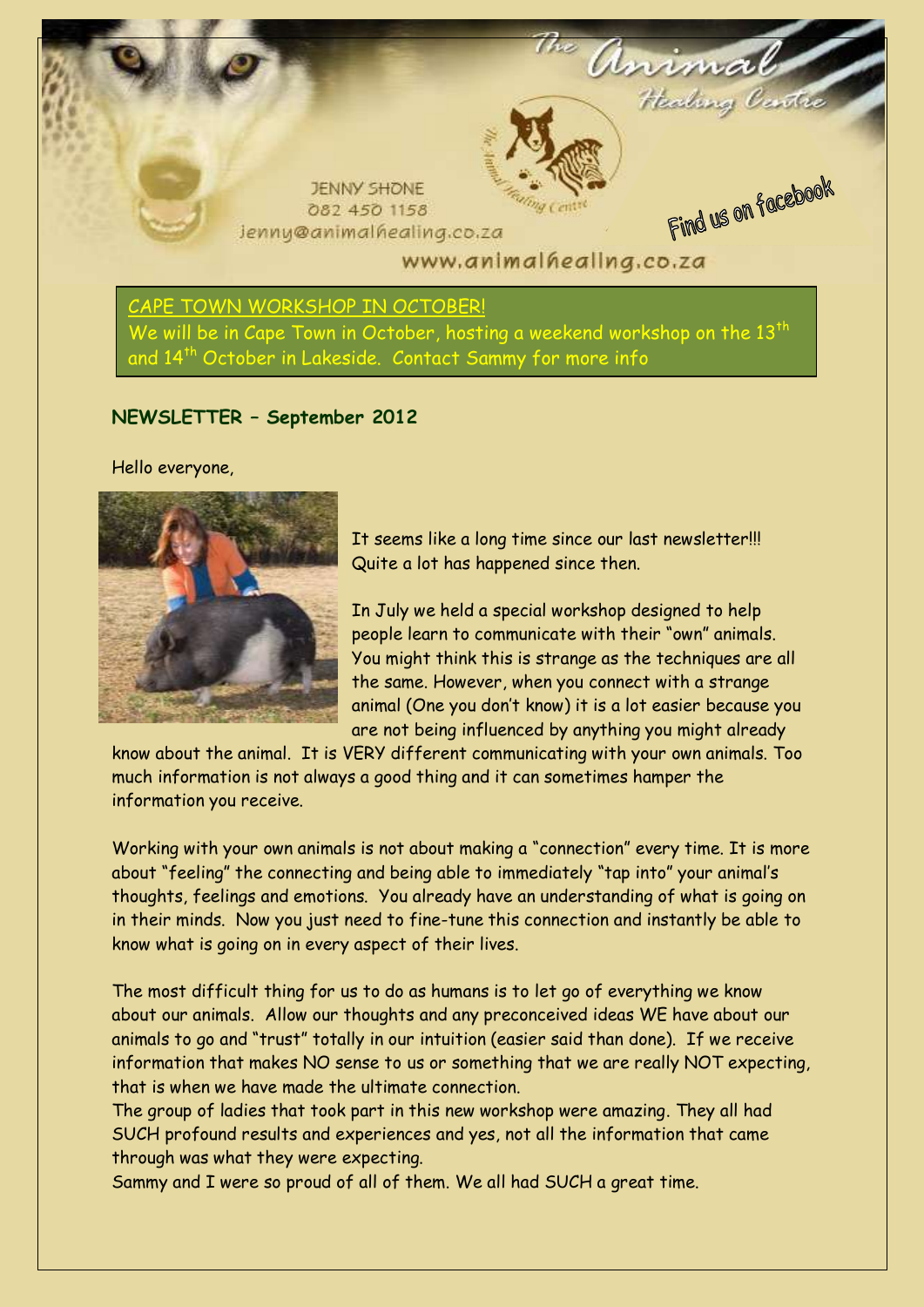We would also like to thank Sheila and John again for making their dance studio, home and animals available to us for this workshop.

We are also hoping to be able to hold some workshops "connecting with crossed over animals "in the future. One of the highlights of my career as an animal communicator is working with crossed over animals. It is always a totally humbling experience.

Sammy will share one of her experiences with you on this subject.

#### **Dog shows with a difference**

I had the most amazing experience recently when I was asked to help judge at two very different and both very stunning dog shows. The first one was organised by the NDDF "Namaqua Dog & Donkey Foundation". For those of you not familiar with them, they are an organisation that runs a programme focusing on education, sterilization and vaccination in the township areas. (They also have a feeding programme in place). Well I was amazed to see just how stunning all the dogs looked. The dogs together with their owners were SO excited to be able to "show" themselves off to all of us who had gone there to support them. We wanted to see how much the dogs had improved (in behaviour) and the people (in handling skills) since their last show a year ago.

Here are some of the highlights of the show at Peels Farm in Kliprivier.



What a great day we ALL had!!!

If you would like to contribute towards this worthy cause, please text DONATE to 42372). R10.00 will go towards feeding one dog.

The following week I was asked to judge at the fancy dress competition for Mike and Lee-Anne at "S & R All Breeds Dog Training Centre" in Boxburg. Mike & Lee-Anne run the most amazing dog school. (You can find them on Facebook) They are SO relaxed. After putting the dogs through their paces and getting them to relax, they are all allowed off lead to run and play with each other.

It is like one big happy family!

I got to meet SUCH special dogs and their humans were also very committed. A really lovely group of people and dogs.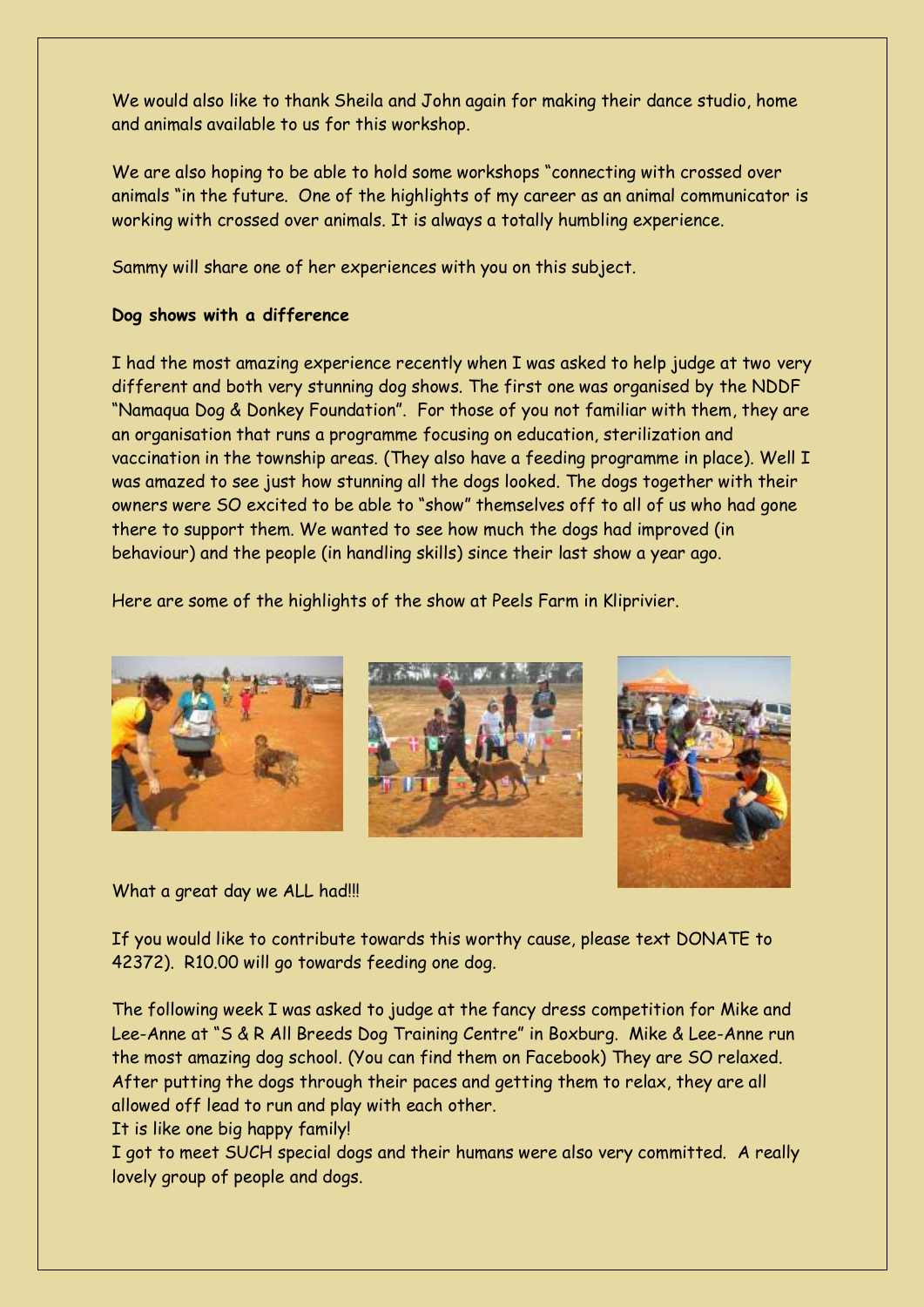I can recommend S & R All Breeds Dog School to anyone wanting to train their dogs AND have fun at the same time. When you think of it, there is NO point in taking your dogs to school if THEY don't like it! After all – it is THEIR school day – and everyone learns more when they are relaxed and happy (even human children)

Here are some of the highlights of the fancy dress competition.





Just look at this three year old in the picture on the right. He is putting these seven month old Grate Dane puppies through their paces. It was awesome to watch this dog trainer in progress!!!

For anyone wanting to find out more about S&R All Breeds dog training school, please contact Mike Angel on 084 362 2183





#### **Important note**

Please be aware that dog poisoning is on the increase yet again. PLEASE take extra care to make sure your dogs and cats are safe. Speak to your vet to learn more about what steps to take that might save your dogs/cats life in an emergency."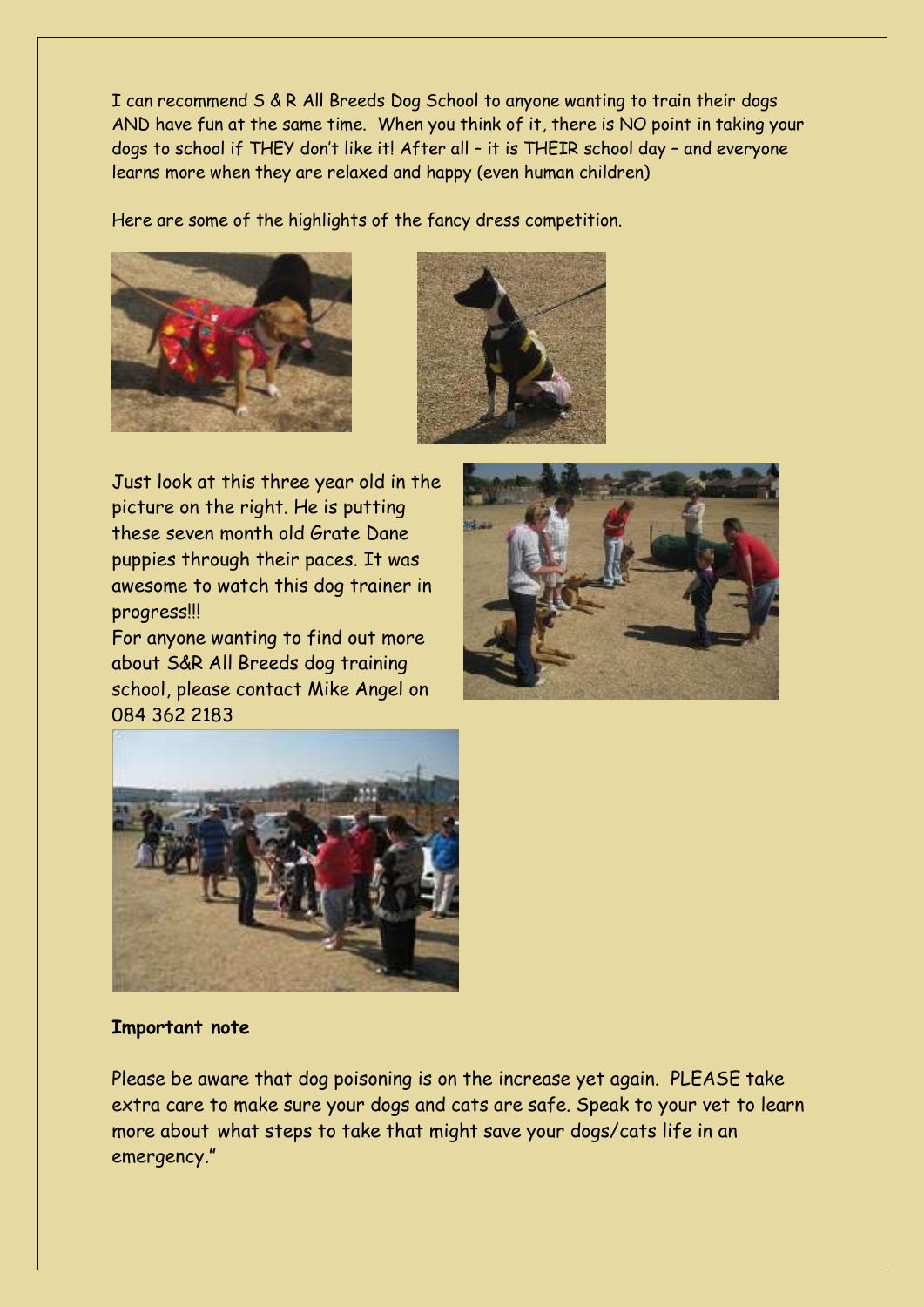## **Events in October**

St Francis day is coming up and Shanthi Sanctuary is holding a special day to cellebrate and at the same time raise funds for FreeMe Wild Life sanctuary. This will take place on 6<sup>th</sup> Oct and there will be many animal communicators and healers giving their services on this day. I have been invited to be the speaker of the day so I am hoping as many of you as possible will join me on this day to support FreeMe. The lady organising this special day is Diana, please email her on sundancer@sundancer.co.za

I will also be running a workshop in animal telepathic communication on 20<sup>th</sup> Oct. This workshop is being organised by Sundancer promotions. For anyone who is interested in finding out more about it please contact Diana on [sundancer@sundancer.co.za](mailto:sundancer@sundancer.co.za) for more information. Poster is attached.

Sammy and I will be in Cape Town to run a two day workshop on 13<sup>th</sup> & 14<sup>th</sup> Oct. (Poster attached) We are SO looking forward to being in Cape Town again. It has been a long time since we were there.



# **Sammy's Bits and Pieces**

Dog Theft and Dog Fighting Syndicates – what we can do

There has recently been a lot of emails and news

regarding dog theft syndicates and dog fighting syndicates. As this year is THE year in terms of sorting out anything and all unwanted, negative and stuck, there are many things coming to our collective attention to heal, and one particular area that needs a lot of healing is the ill-treatment of animals. I would love to run out and save as many abused and ill-treated animals as I can, but it's not physically possible to do and can sometimes by a very impractical idea.

So what can we do to help?

There is a lot that we all can do to speed up the process of bringing such



injustices to animals to "light", and it starts by becoming aware that we are all connected, to each other as humans, to every creature and species, and most of all, to the earth. This means that every injustice is a part of us, and that we can play a part in bringing light to the darkness, to bring compassion, kindness and understanding to the misguided humans who perpetrate these injustices. Now,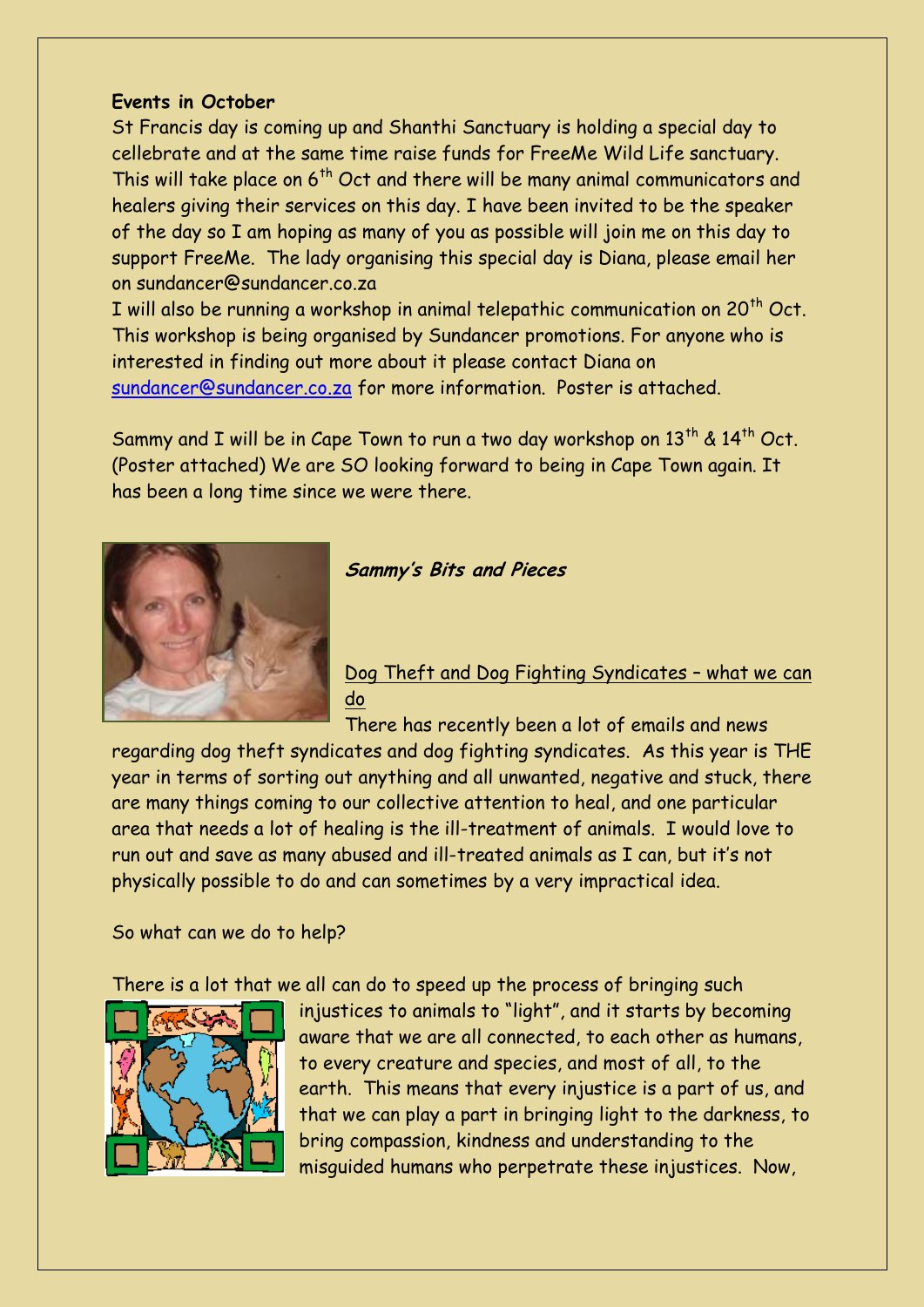more than ever before, our collective thoughts, wishes, dreams, words and actions are creative, pulsing outwards from us into the collective pool of global

consciousness. What this means is that we can no longer send anger, hatred, hurt, fear and intolerance outwards towards the people, places and events that cause harm to other humans or animals, but that we have to focus on sending angels of light to these people, places and events, to bring understanding, compassion and awareness. The more people who do this, the more healing surrounds the situation, and



the more impossible it becomes for negativity to manifest. By those very actions, we create a situation where only light can flourish and negativity cannot be.

And the way to achieve this can be quite simple. Take a small corner of a room, and create an altar of healing. This could include crystals, pictures of angels, deities, blessed water, feathers, rocks, in fact anything that you feel connects you to your higher self, to mother earth, to the universe, and to a sense of grace. Include a candle and once a day, spend five minutes with the altar,



lighting the candle and setting your intention… to send love, light, healing, kindness, compassion, understanding and awareness to every human, animal, species and place on earth where any lower form of energy exists that allows injustices to be carried out, and ask for this to be done under Grace, which means that you empower your intention with the highest form of energy, so that only good can

come of it. State your intention to yourself over and over again for these five minutes, while staring into the flame, then send a prayer of gratitude for it being done, and douse the candle.

The more people who do this, the more grace and love will flow around the planet and the more opportunity will exist for amazing miracles to happen.



## When animals cross over

I met this beautiful horse on the left, earlier this year. Jenny Schmidt, a good friend who many of you may know, was baiting him. He had survived a bout of horse sickness last year, and I found him to be an exceptionally wise horse. His bout of horse sickness had moved him through a period of personal awakening to his higher self, similar to the journey a shaman will go through to awaken to his higher self. Hawk was euthanased recently due to an inoperable cancerous growth in his nasal passages and Jenny asked me to share some of what I have come to understand through communicating with animals that have crossed over, so that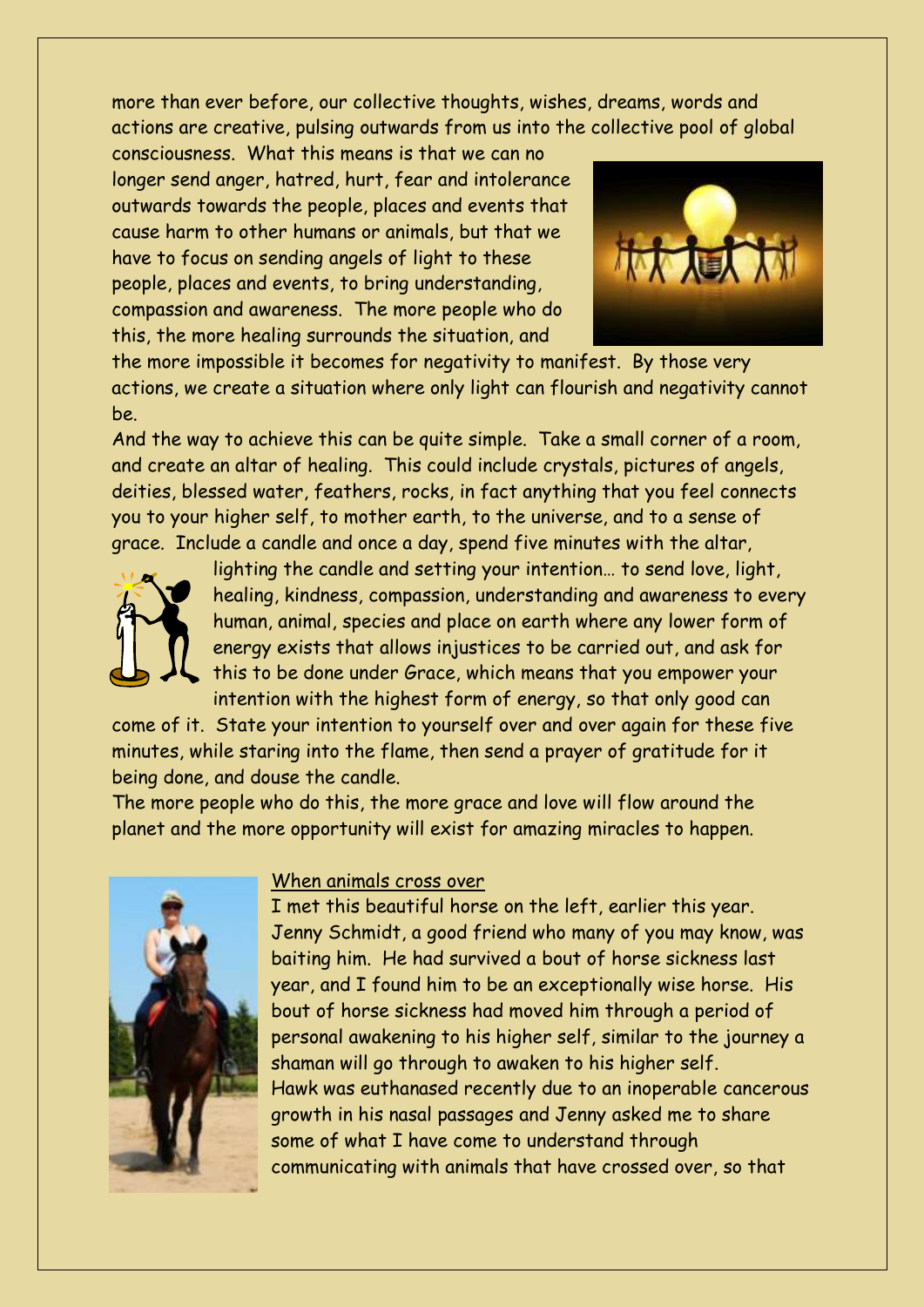she could give some light to the human who owned Hawk, from whom she was baiting him.

I wrote a tribute to Hawk, which I would like to share with you, as the content of the tribute is something I think is suitable at this time, for many who have loved and lost incredible friends… their animals.

#### **My Tribute to Hawk**

**Hawk was an incredibly special soul. His bout of horse sickness had given him an "awakening" to a much higher perspective on life and on earth. He had a deep wisdom and knowledge and the time he spent on earth since then was for a much higher purpose than most horses I have met.** 

**When I first met him, I couldn't shake a deep feeling of sadness that I felt, which stayed with me for days afterwards. He came to me more than once in meditation after our first meeting, and also came through when I opened the space to do client consultations with animals. I came to understand that his sadness was his connection with the higher souls that watch over horses on this planet, as well as with the ancestral spirits of horses through the ages. These entities were saddened at how the original and beautiful purpose for horses coming to earth had been misunderstood by humans and how humans had mistakenly felt the need to constrain these beautiful souls, and translate their (our) human need to control and their (our) human fear of freedom into the way they (we) dealt with horses. I came to understand that horses originally came to earth to assist humans in our work, this we understood, but they came to do it freely, with no need for constraints, boundaries, limits. This we, as a collective species, didn't get and so we caged them, put them in paddocks, put them in constraints to control them while we mounted them and demonstrated our physical prowess and control over them, and used and often abused them over the years. This didn't stop horses from coming, though, or from loving us, or from accepting us we were and accepting their lot with us. Most horses understood and accepted this, understanding a higher perspective and enjoying their time with their humans and loved, and were loved, their whole lives.**

**Hawk, when I met him, was working very strongly with the energies of the earth. Most animals I have met in the last two years specifically, and animals I have worked with in this time, are working to clear the energies of the earth, to help humankind lift our collective vibration from the past of negativity, fear, anger and hatred, towards an earth on which a new kind of human resides, ones filled with love, compassion, kindness, forgiveness. Such humans will work towards an abundance for all, having learnt to release their "all for me and mine, above everyone else" perspective. This is the new earth that this year is all about.**

**Hawk was also working with the energies of those around him. His higher vibration was holding a space for the horses around him to move into an understanding of their own higher purpose. He was attracting to that space horses that would and could hold a higher energy. He was also working with the energy of his humans, and the humans that he came into contact with. Whomever he met, he affected in some way, in a positive way, and every human that came into contact with him, was left vastly richer for having met him.**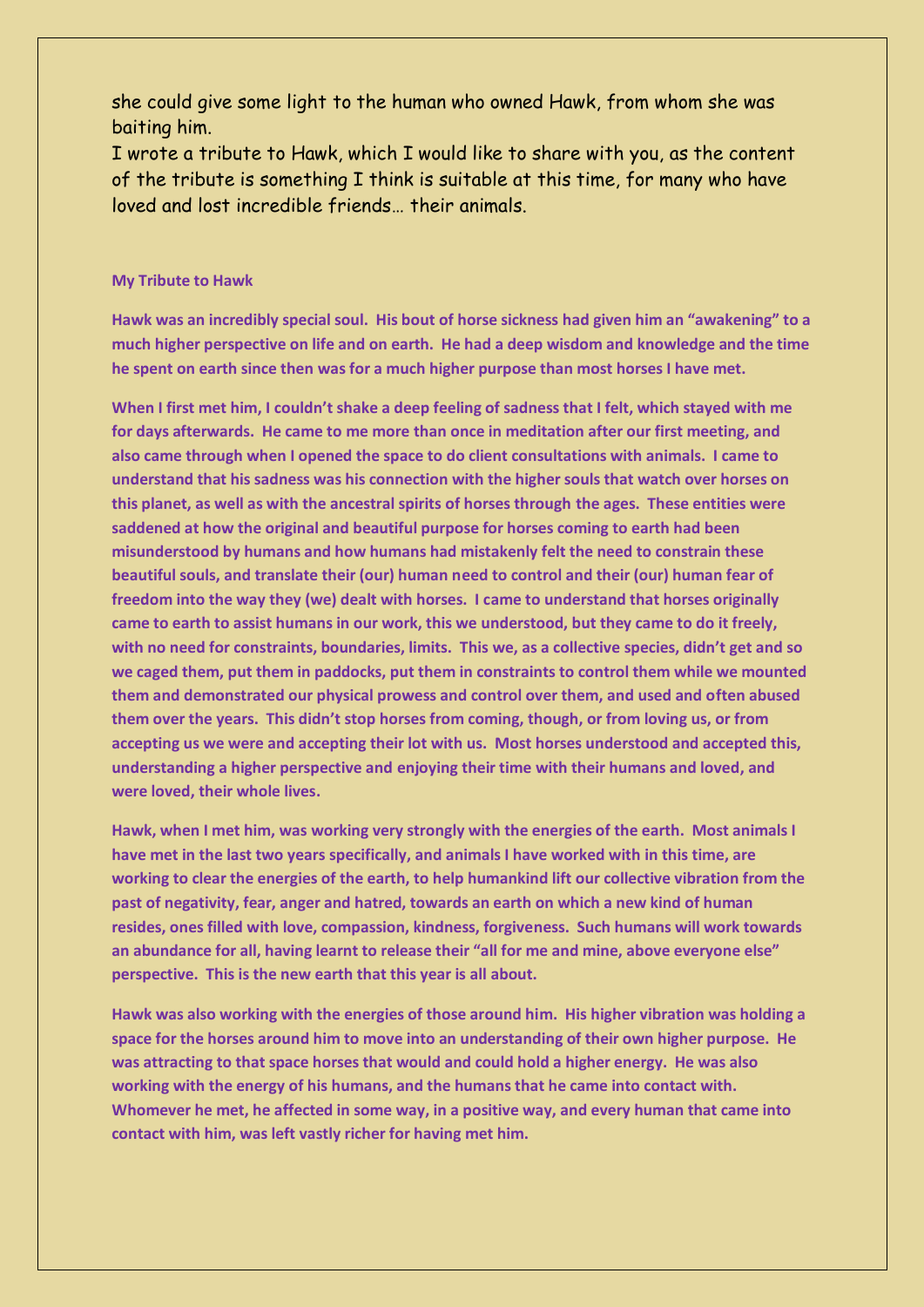**During 2011, over a period of several months, every consultation I did was the result of a request to communicate with the soul of the animal that had crossed over. During this time, I delved deeper into what happens when animals cross over, asking for more information from each and every animal's soul, their guides, as well as the guides with whom I was working at the time. I began to understand so much more about crossing over and what happens. I know there is far more than what I have come to understand and that what I have is merely a small snapshot of the greater purpose, but I hope that by sharing what I learnt, it will bring peace to those who have lost loved ones, animal and human.**

**Firstly, I have come to understand that animals do not experience pain the way we humans do. It is not for the animals to experience or remember pain the way we do, and so their souls will often leave the physical body before trauma is experienced, or when death is near. This is to ensure that they do not carry a physical memory of pain, with them to the other dimension.** 

**Secondly, I was surprised to learn that every animal knows when it's time to cross over is coming, even those who cross over during what we term "an accident". There is no accident in the greater scheme of things. Animals do not fear death or dying as we humans do, and accept it knowing that it is not a "death", an ending, but merely a crossing over into a different form. Animals know that the essence of who they are does not die with their bodies… that their souls carry on, enriched by their most recent physical experience.** 

**Both our souls and the souls of animals are so huge, more than we could comprehend in our limited physical experience, that when an animal crosses over, one part of the whole soul will come to the side of the human / human's they have been with and will stay by the human's side, acting as guide and angel, until the human's time on earth is complete. Because of the enormous growth in the human spirit during the last few years, the "veil" between this dimension and our spirit dimension is much thinner. Many animals have chosen to cross over at this time, as they are better able to then work with their humans in spirit form, rather than in the limiting physical form they had. They are able to be with their humans all the time.**

**Something else that I have been told many times by the souls of animals that have crossed over, is that when an animal crosses over, the animal removes an amount of negative, fearful energy from this earth, and leaves a gap behind, the "hole in our heart". As nature abhors a vacuum, energies rush in to fill this space. The animals ask time and again that their humans fill this space with loving, joyful thoughts of the times they spent together, to focus on the good, the loving, the kind, the compassionate nature of their time together, not to focus on the loss, the pain, the anger, the fear etc. Focusing on the joy will fill the space they left with much higher energies, and this will help greatly in speeding up the increase in vibration in humankind.**

**Hawk was a beautiful, special horse. His soul will carry that beauty forever forwards. He is still very much with those humans he bonded with closely during his last lifetime. He will bring his dignity, grace, love and wisdom with him to guide and protect these humans for the rest of their physical lives. Think of him with love in your heart, allow yourself to grieve but let the process flow, don't try to block it or push it away as this will block his connection with you. Think of the good times you had together, hold an image of him in your mind, feel the love you always felt for him, and this will allow him to connect with you, and allow you to feel him and his guidance for you.**